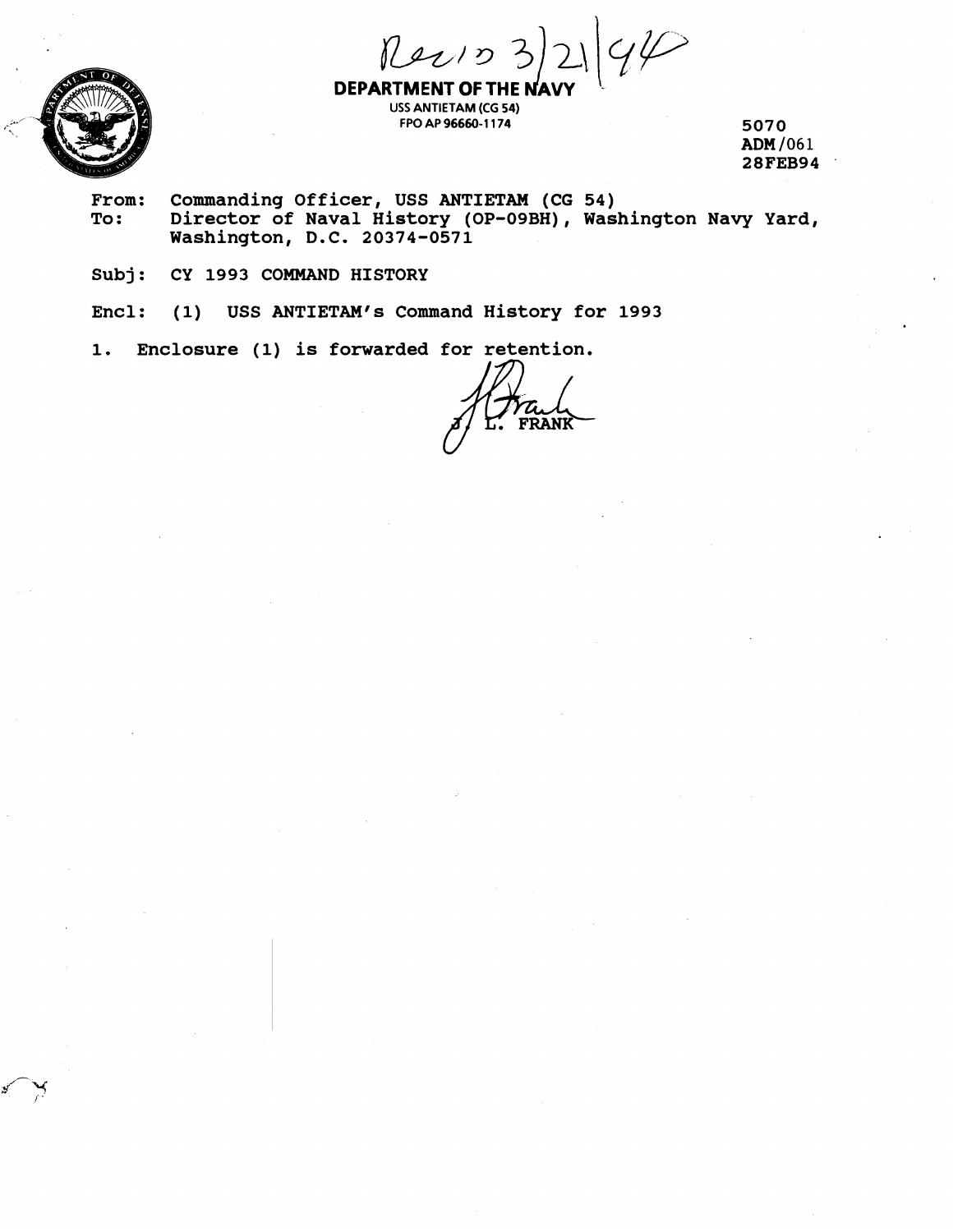# **Command History**

**for** 

# **USS ANTIETAM (CG 54)**

**1993**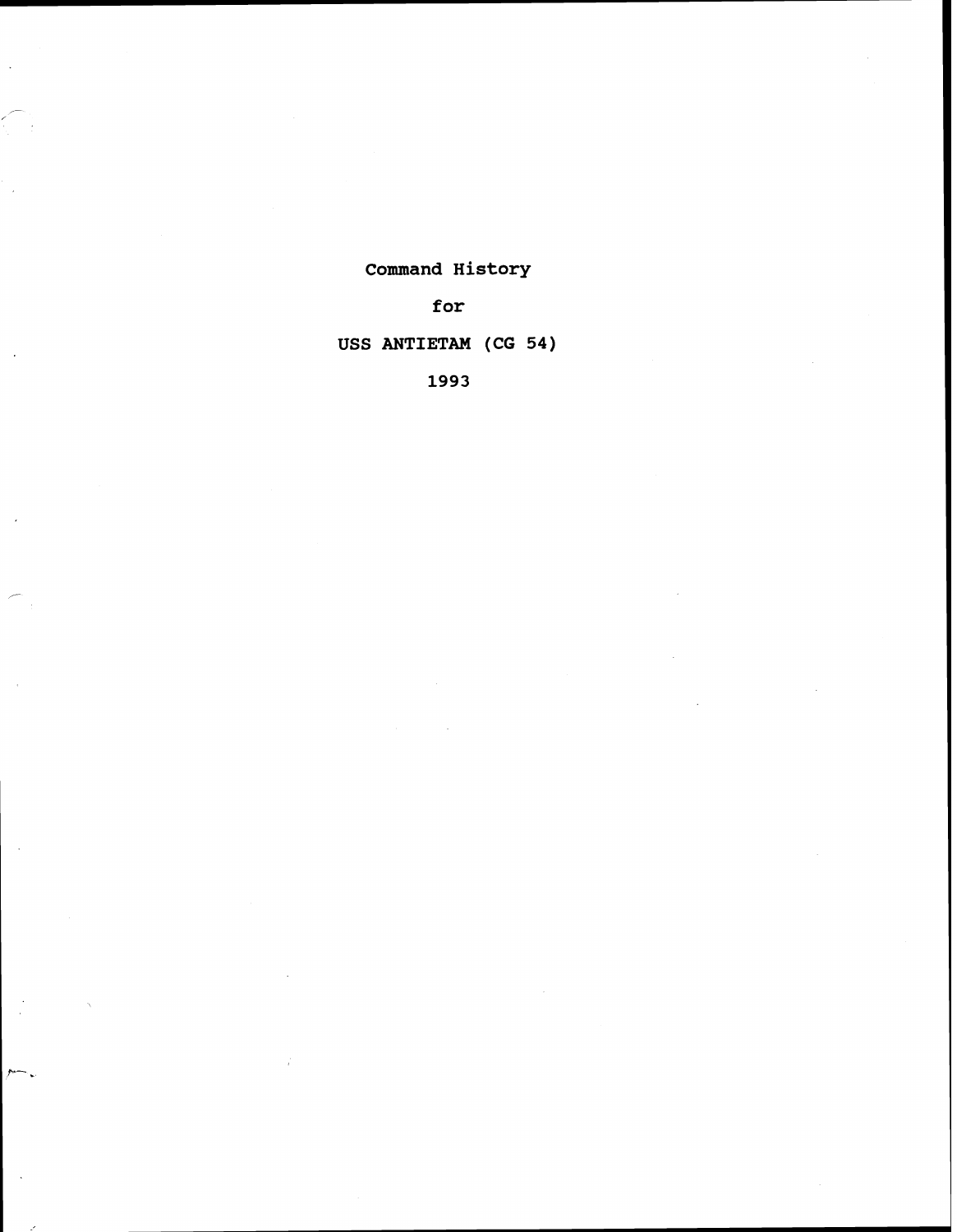### **1. COMMAND COMPOBITION AND .ORGANIZATION**

**MIBBION: ANTI-AIR WARFARE ANTI-SURFACE WARFARE ANTI -SUBMARINE WARFARE STRIKE WARFARE** 

**Equipped with the AN/SPY-1A phased array radar, the AEGIS Combat System, and the MK41 Vertical Launch System firing the SM-2 Blk I1 missile, ANTIETAM is the Navy's premier Anti-Air Warfare (AAW) platform. These systems, combined with the AEGIS Display System, a vast array of communication systems including JTIDS Link 16, automatic status boards, and seventeen NTDS consoles, make her Command and Control capabilities second to none in supporting a Battle Group Warfare Commander. ANTIETAM is also equipped with the AN/SQS-53A sonar, AN/SQR-19 towed array sonar, and the LAMPS Mk I11 helicopter giving her unmatched ability to perform both**  long and short range Anti-Submarine Warfare (ASW). Two 5" 54 **caliber MK 45 guns guided by the MK 86 Gun Fire Control System provide a powerful Naval Gun Fire Support capability and augment the Harpoon Weapon System in the role of Anti-Surface Warfare (ASUW). Finally, the Tomahawk Weapon System provides Strike Warfare capabilities allowing ANTIETAM to engage both land and**  sea targets "over the horizon" with deadly accuracy.

#### **ORGANIZATIONAL STRUCTURE:**

**Commander-In-Chief, U.S. Pacific Fleet** 

**Administrative Commander, Naval Surface Force, U.S. Pacific Fleet Commander, Cruiser Destroyer Group Three** 

**Oserational Commander, Third Fleet Commander, Cruiser Destroyer Group Three Commander, Task Group Forty Five Pt Three (01JAN-02JUL) Commander, Task Group Thirty Six Pt Four (OlOCT-31DEC) Commander, Task Group Thirty Pt Three (OlOCT-31DEC) Commander, Task Unit One Five Pt Three Pt One (01APR-30JUN and 01JUL-02JUL) Commander, Task Unit Three Five Pt Three Pt One (03JUL-20JUL)**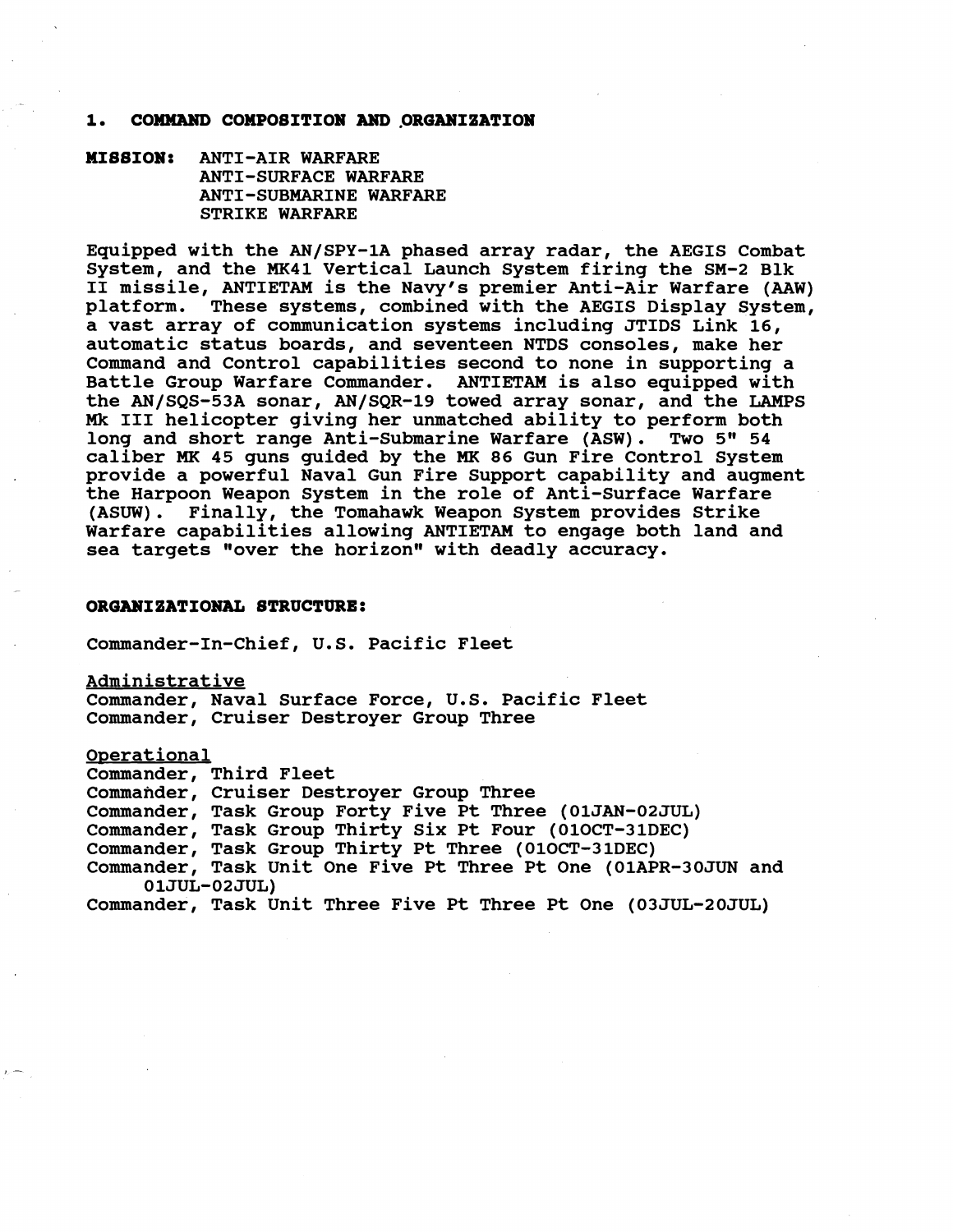**As of 31 December 1993** 

**Commanding Officer CAPT Gregory L. Hansen** 

**Executive Officer CDR Michael D. Palatas** 

**Engineering Officer LT** 

**Combat Systems Officer LCDR** 

**Operations Officer LCDR** 

**Supply Officer LCDR** 

**Weapons Officer** 

**LT**

**Homeport: Long Beach, CA** 

**~ircraft Assigned: HSL 45 Det 2 Officer In Charge: LCDR Aircraft: Two SH-60B Seahawk Helicopters**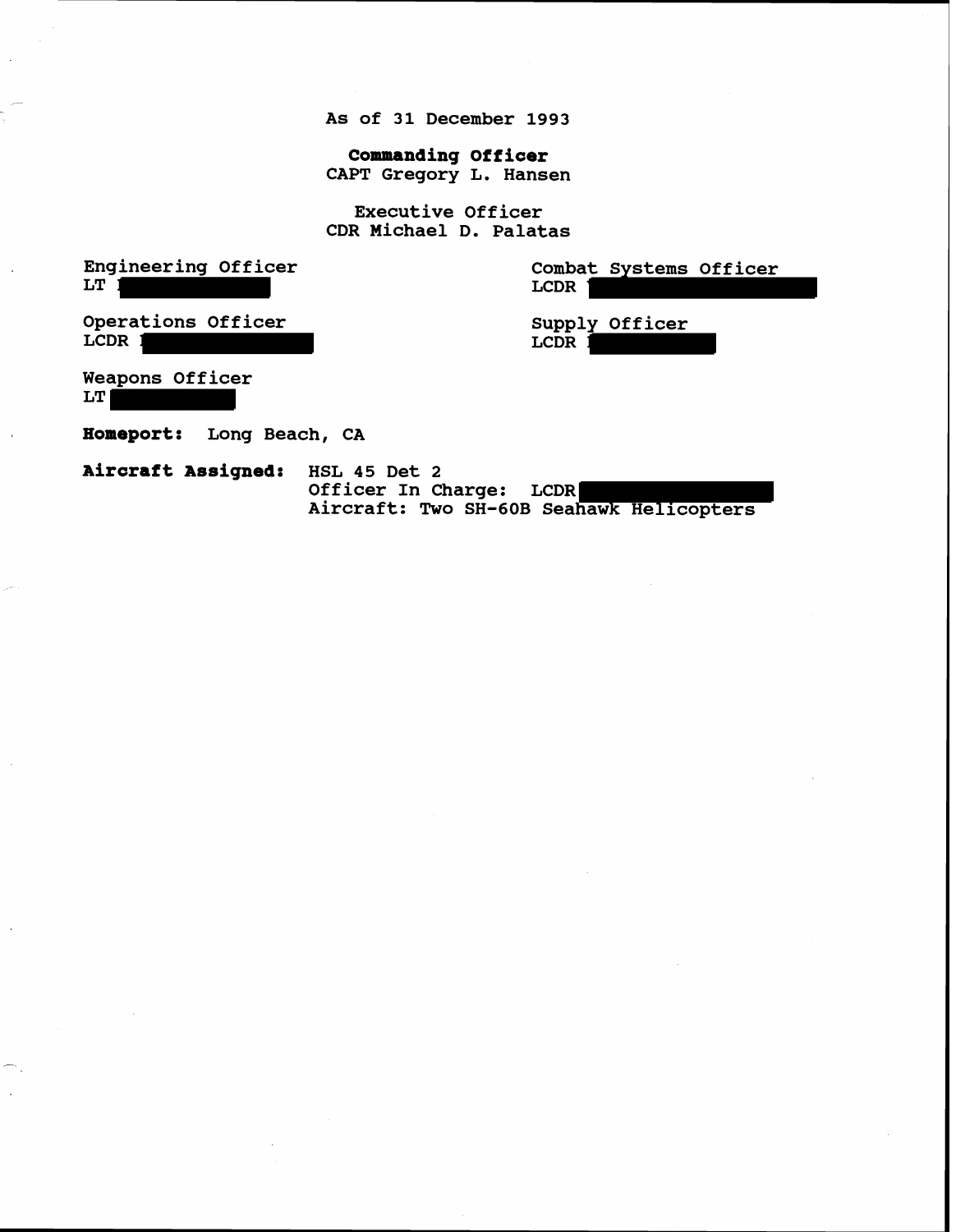#### **Commanding Officer**

**Executive Officer** 

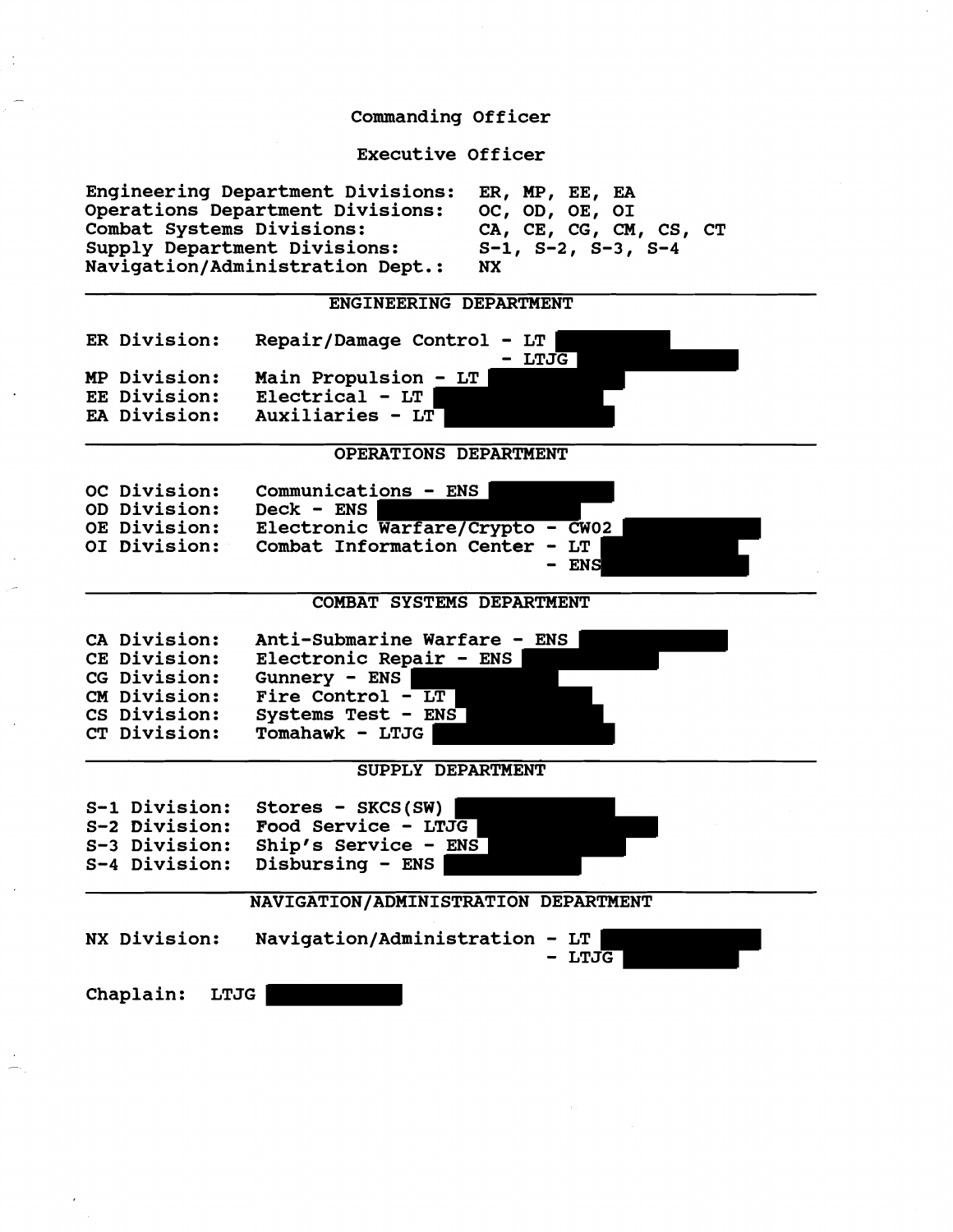# **2. CHRONOLOGY**

| <b>DATES</b>  | <b>EVENT</b>                                                                                                        |
|---------------|---------------------------------------------------------------------------------------------------------------------|
| $01 - 10$ JAN | Holiday Leave and Upkeep Period.                                                                                    |
| $11 - 15$ JAN | INSURV.                                                                                                             |
| 13 JAN        | MWR Inspection.                                                                                                     |
| 14 JAN        | Postal Assist Visit.                                                                                                |
| $19 - 29$ JAN | "3R1" Availability.                                                                                                 |
| 01 FEB        | TACAN Certification.                                                                                                |
| 02 FEB        | Aviation Ordnance Safety Survey.                                                                                    |
| <b>08 FEB</b> | Aviation Readiness Evaluation.                                                                                      |
| $02 - 15$ FEB | TSTA I (Inport, San Diego).                                                                                         |
| $15 - 19$ FEB | TSTA I (Underway).                                                                                                  |
| <b>10 MAR</b> | Safety Stand-down.                                                                                                  |
| <b>11 MAR</b> | Adopt-a-School Visit to the MacArthur<br>Fundamental School.                                                        |
| $11 - 12$ MAR | Ammunition Onload, Seal Beach CA.                                                                                   |
| <b>17 MAR</b> | <b>ANTIETAM Awarded Warfare Excellence Awards in</b><br>AAW, CCC, ELW, Logistics, and Engineering<br>Survivability. |
| $15 - 19$ MAR | TSTA II (Inport, Long Beach).                                                                                       |
| $05 - 09$ APR | TSTA II (Underway).                                                                                                 |
| $07 - 08$ APR | Embarked COMCRUDESGRU THREE.                                                                                        |
| $26 - 30$ APR | 3M Assist.                                                                                                          |
| <b>06 MAY</b> | Torpedo Exercise.                                                                                                   |
| $10 - 20$ MAY | TSTA III.                                                                                                           |
| 24 MAY-11 JUN | "3R2" Availability.                                                                                                 |
| 26 MAY        | Environmental Health Survey.                                                                                        |
| $04 - 12$ JUN | LBNSY Drydocking for JP-5 Tank Repairs.                                                                             |
| <b>16 JUN</b> | Burial at Sea for Four Veterans.                                                                                    |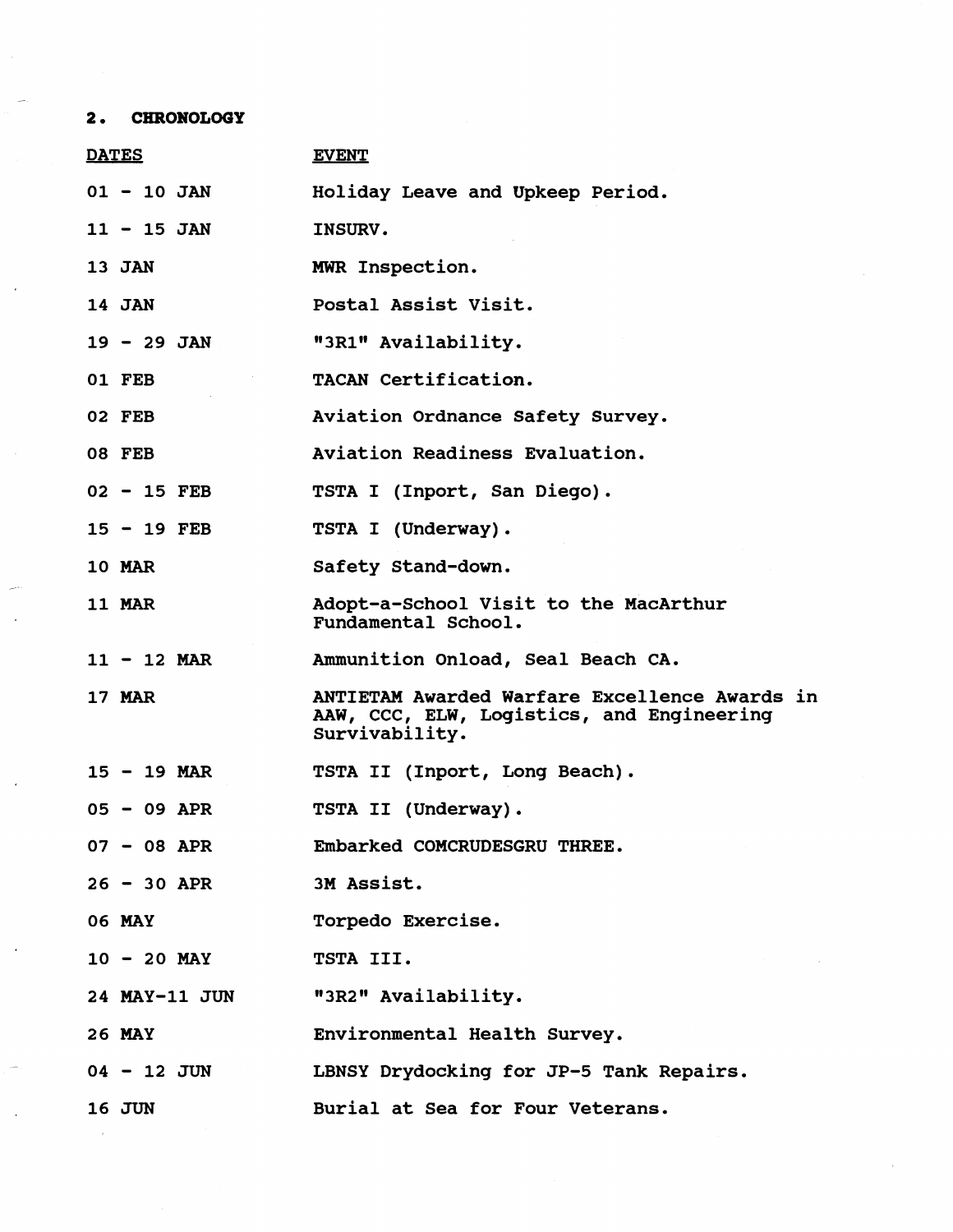- **18** JUN **Safety Stand-down.**
- **<sup>21</sup> 25** JUN Final Evaluation Period (Underway). ANTIETAM **was the first ship to complete the entire TTS Process as part of the Carl Vinson Battle Group.**
- **22 JUN ANTIETAM Witnessed the Destruction of a Towed Target Sled by M/V OLIVIA.**
- **28 JUN-02 JUL Final Evaluation Period (Inport). Logistics Management Assessment.**
- **14 JUL CMS Assist Visit.**
- **27 JUL Everett, WA Port Visit.**
- **28 JUL-01 AUG Guest of the Navy Cruise from Everett, WA. Seafair Festival in Seattle, WA. people toured ANTIETAM and fourteen Midshipmen, including two females, joined the crew for PACTRAMID 3.**
- **<sup>09</sup> 27 AUG It3R3" Availability.**

**14 AUG Top Toppers Tall Club Tour Onboard.** 

- **<sup>21</sup> 22 AUG CAPT Edward F. Ney Award Presentation in Mauii, Hawaii. The Commanding, Executive, Supply, and Food Service Officers received the award plaque and bowl for ANTIETAM from the Food Service Executives Association.**
- **<sup>23</sup> 27 AUG Tomahawk Material Certification.**
- **25 AUG CMS Assist Visit.**
- **<sup>14</sup> 17 SEP Operational Propulsion Plant Examination.**
- **01 OCT-07 NOV CNO Project 0357-OT/DT.**
- **<sup>01</sup> 14 OCT COMPTUEX 94-3A.**
- **<sup>15</sup> 17 OCT Vinson C ITA.**
- **<sup>18</sup> 21 OCT COMPTUEX 94-1.**
- **26 OCT-7 NOV FLEETEX 94-1A.**
- **02 NOV**

**Received a 1993 Top Financial Performer Award. The award recognized ANTIETAM for her outstanding** LMA **results, prompt submission of her financial management plan, and aggressive material support.**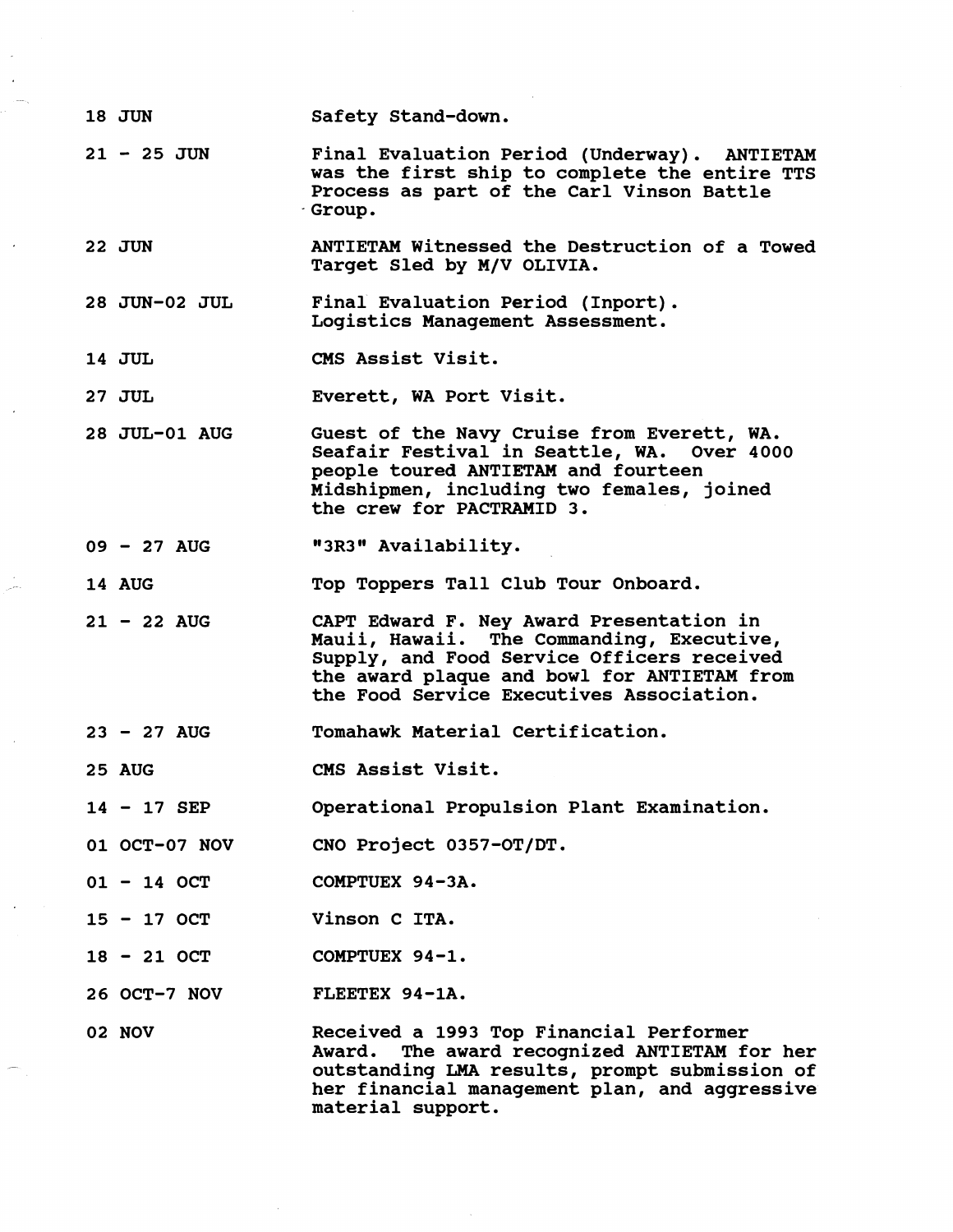| <b>05 NOV</b> | Refueling/SAR Guard Platform for MEDEVAC.<br>The Long Beach SAR Coordinator personally<br>thanked all involved for their part in saving<br>the mans life.                                                                                                                              |
|---------------|----------------------------------------------------------------------------------------------------------------------------------------------------------------------------------------------------------------------------------------------------------------------------------------|
| 07 NOV        | CNO Project 961 F-14. Certified 2M Repair<br>Facility.                                                                                                                                                                                                                                 |
| $08 - 30 NOV$ | "4R1" Availability.                                                                                                                                                                                                                                                                    |
| $09 - 19 NOV$ | Combat Systems Readiness Review.                                                                                                                                                                                                                                                       |
| $16 - 19$ NOV | Disbursing Examination. This unannounced<br>examination was conducted by the Fleet<br>Accounting and Dispersing Center Pacific to<br>appraise the internal controls and the<br>effectiveness of ANTIETAM's systems and<br>procedures. An overall grade of outstanding<br>was assigned. |
| 22 NOV        | Received the 1994 COMNAVSURFPAC Food Service<br>Excellence Award for the Second Consecutive<br>Time.                                                                                                                                                                                   |
| $01 - 05$ DEC | FLEETEX 94-1B.                                                                                                                                                                                                                                                                         |
| $06 - 10$ DEC | FLEETEX 94-1C.                                                                                                                                                                                                                                                                         |
| 11 DEC        | Hosted Boy Scout Troop 775 for Tours.                                                                                                                                                                                                                                                  |
| $11 - 31$ DEC | Holiday Leave and Preparation for Deployment.                                                                                                                                                                                                                                          |
| 15 DEC        | Received COMCRUDESGRU Three's Nomination for<br>the Phoenix Maintenance Award.                                                                                                                                                                                                         |
| $16 - 19$ DEC | SNAP III Installation.                                                                                                                                                                                                                                                                 |

 $\label{eq:2.1} \frac{1}{\sqrt{2}}\int_{\mathbb{R}^3}\frac{1}{\sqrt{2}}\left(\frac{1}{\sqrt{2}}\right)^2\frac{1}{\sqrt{2}}\left(\frac{1}{\sqrt{2}}\right)^2\frac{1}{\sqrt{2}}\left(\frac{1}{\sqrt{2}}\right)^2\frac{1}{\sqrt{2}}\left(\frac{1}{\sqrt{2}}\right)^2\frac{1}{\sqrt{2}}\left(\frac{1}{\sqrt{2}}\right)^2\frac{1}{\sqrt{2}}\frac{1}{\sqrt{2}}\frac{1}{\sqrt{2}}\frac{1}{\sqrt{2}}\frac{1}{\sqrt{2}}\frac{1}{\sqrt{2}}$ 

 $\frac{1}{2}$  ,  $\frac{1}{2}$ 

-

 $\label{eq:2} \frac{1}{2} \int_{0}^{2\pi} \frac{1}{\sqrt{2\pi}} \, \mathrm{d} \theta \, \mathrm{d} \theta \, \mathrm{d} \theta \, \mathrm{d} \theta \, \mathrm{d} \theta \, \mathrm{d} \theta \, \mathrm{d} \theta \, \mathrm{d} \theta \, \mathrm{d} \theta \, \mathrm{d} \theta \, \mathrm{d} \theta \, \mathrm{d} \theta \, \mathrm{d} \theta \, \mathrm{d} \theta \, \mathrm{d} \theta \, \mathrm{d} \theta \, \mathrm{d} \theta \, \mathrm{d} \theta \, \mathrm{d} \theta \, \mathrm{d} \theta \, \mathrm$ 

 $\mathcal{L}_{\text{max}}$ 

 $\frac{1}{2} \sum_{i=1}^{n} \frac{1}{2} \sum_{j=1}^{n} \frac{1}{2} \sum_{j=1}^{n} \frac{1}{2} \sum_{j=1}^{n} \frac{1}{2} \sum_{j=1}^{n} \frac{1}{2} \sum_{j=1}^{n} \frac{1}{2} \sum_{j=1}^{n} \frac{1}{2} \sum_{j=1}^{n} \frac{1}{2} \sum_{j=1}^{n} \frac{1}{2} \sum_{j=1}^{n} \frac{1}{2} \sum_{j=1}^{n} \frac{1}{2} \sum_{j=1}^{n} \frac{1}{2} \sum_{j=1}^{n$ 

 $\mathcal{P}^{\frac{1}{2}}$ 

 $\frac{1}{2}$ 

 $\mathcal{A}^{\mathcal{A}}$ 

 $\mathcal{A}^{\mathcal{A}}$ 

 $\frac{1}{2} \frac{1}{2} \frac{1}{2}$ 

 $\frac{1}{2}$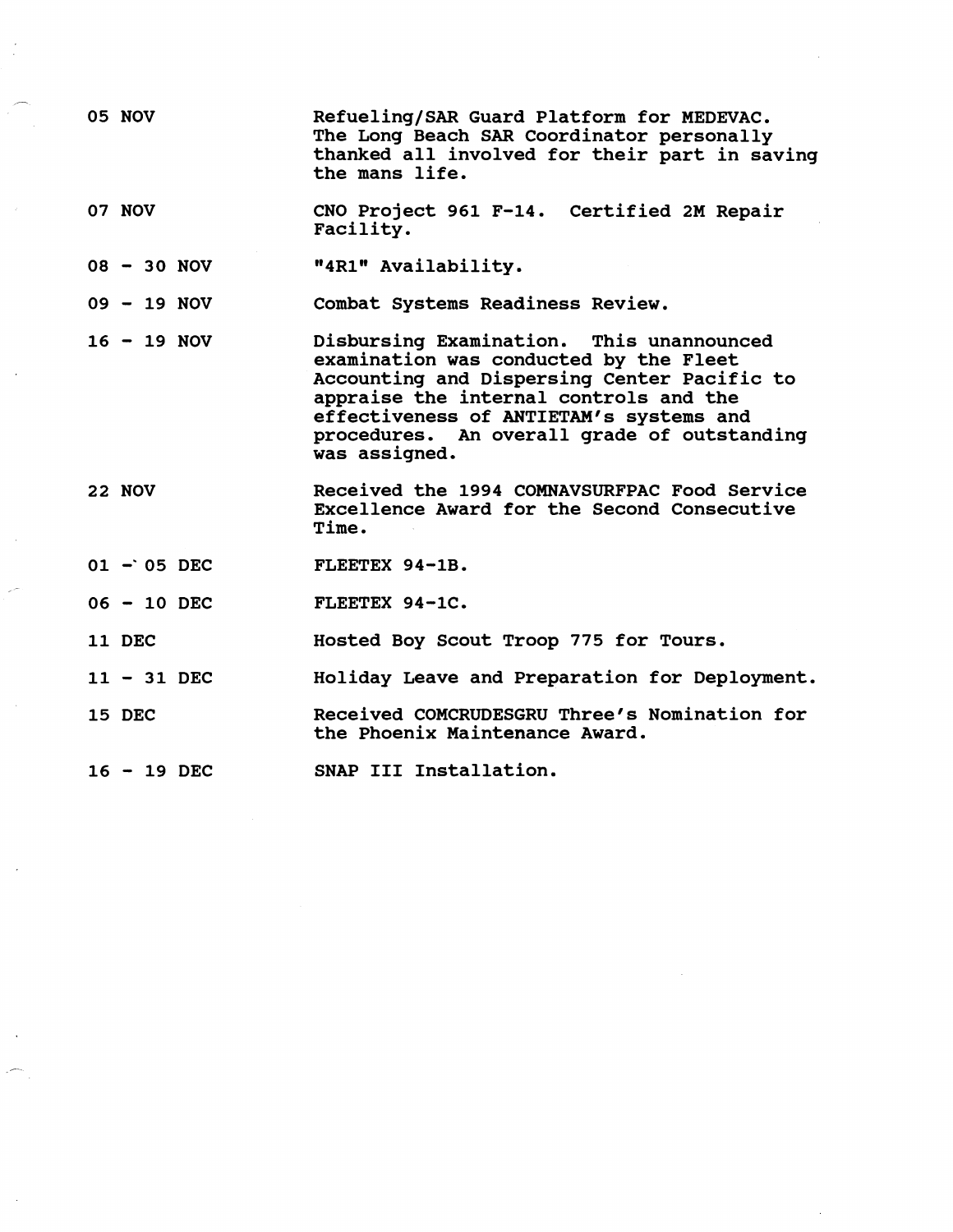

# **DEPARTMENT OF THE NAVY USS ANTIETAM (CG 54)**

**FPO AP 96660-1 174** 3590

 $XO/$ 

14 December 1993

. .

From: Commanding Officer, USS ANTIETAM (CG-54)<br>To: Commander, Cruiser Destrover Group Three Commander, Cruiser Destroyer Group Three

Subj: BATTLE EFFICIENCY AWARD NOMINATION

Ref: (a) COMNAVSURFPACINST 3502.2, Surface Force Training Manual

Encl: (1) Supporting Documentation

1. USS ANTIETAM's (CG-54) Battle Efficiency Award nomination is submitted in accordance with reference (a).

2. The six and one half year tradition of setting the standard of fleet excellence for tactical performance and administrative thoroughness continues. ANTIETAM repeatedly proved her ability to get underway on a moment's notice, fulfill all requirements, perform flawlessly and return to port early.

3. The below listed highlights illustrate ANTIETAM's sustained, superior operational performance during calendar year 1993:

-.  $\frac{3}{5}$  .

**r.** 

- **-w** 

- JANUARY<br>- "No discrepancies!" Shipboard Explosives Safety Inspection.
- Performed well on a "come as you are" INSURV, with only two weeks advance notice occurring during the holiday leave
- period. ANTIETAM is always "inspection ready".
- Installed Command Support at Sea system.<br>- Completed JADO/JEZ Correlation Test.
- 
- Hosted several hundred students from the MacArthur Middle School (ANTIETAM's Adopted School) for tours and lunch.

## **FEBRUARY**

- Successfully completed Aviation Readiness Evaluation.
- Selected by COMNAVSURFPAC to test the prototype Food Service<br>Management program.
- Completed TSTA I still the lead ship undergoing the Tactical<br>Training Strategy process.
- Hosted the Vice President of the AEGIS Division, Ingalls<br>Shipyard for lunch and tour.
- Several volunteers conducted student assembly presentations for over 1000 students at the MacArthur Middle School.

## MARCH

- Onloaded a full complement of SM-2 missiles, 5 inch and Tomahawk missiles at NAVWPNSTA Seal Beach. - Commenced TSTA 11.
- 
- Completed a Safety Standdown
- Announced as runner-up of COMNAVSURFPAC's AAW and ASW Warfare .., Excellence Awards.
- Won all mission area "E" awards for the 1991/1992 cycle.

OSTI LITET I TIANNO SAMERKOS KOASTA KAN KIRITA KAN KARTARIN KUN KAN KAN KAN KAN TARAH KAN KAN KAN KAN KAN KAN K

. , ... .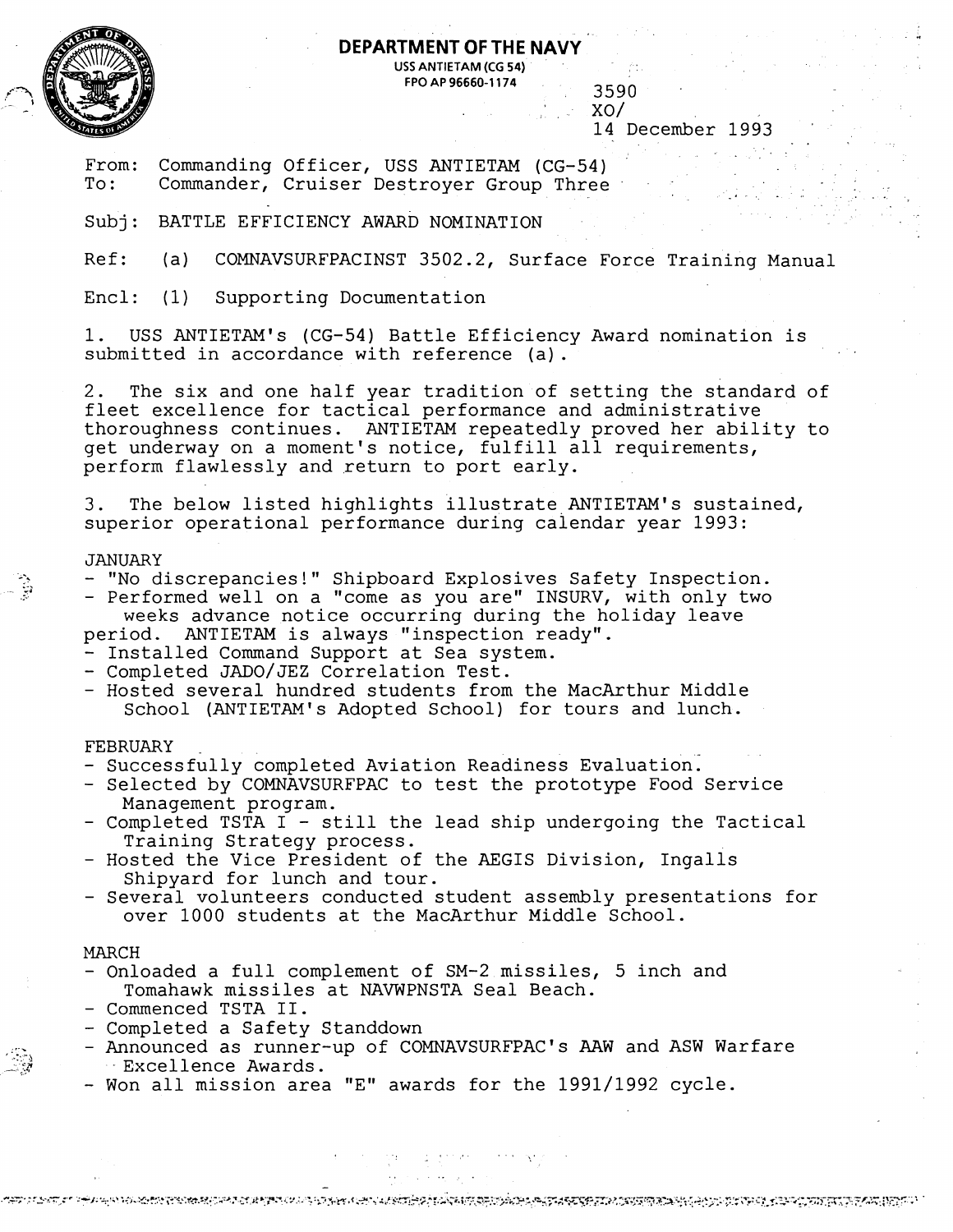#### APRIL

- Completed TSTA 11.
- Won COMNAVSURFPAC's 1993 Food Service Excellence Award.
- Completed the CG-47 Class Ship's Manning Document Verification.
- Completed annual Navy Rights and Responsibilities Training.
- Navy League of Long Beach quarterly dinner guest speaker, recognizing ANTIETAM'S SOQ/SOY.

### MAY

- Completed TSTA 111.
- 
- Completed a Safety Standdown.<br>- Completed the annual Command Assessment Survey.
- Hosted the COMNAVSURFPAC Comptroller Shop for tour and lunch.

#### JUNE

- Completed the AAW-11-SF missile shoot, coordinating the multiship shoot as AAWC. All ships engaged their targets.
- Buried 4 retirees at sea. "Most professional and solemn I've
- 
- Reenlisted 20 sailors during California Angels pregame ceremony.<br>- OUTSTANDING on LMA "Among the very best of SURFPAC ships!"
- Drydocked on short notice, completing a fuel tank crack repair in less than two weeks.
- Completed HARPOON Missile Tactical Qualification "Knowledge level and proficiency were well above average."
- 3rd of 20 Long Beach ships in Navy Relief Fund Drive (\$7150).

#### JULY

- Completed FEP, the first ship to evaluate itself during the final battle problem.
- Won the 1993 Captain Edward F. Ney Memorial Award for Food Service Excellence.
- SEATTLE SEAFAIR port visit. Staff visit from Senator Gorton's (R-WA) Office. Hosted."Entertainment Tonight" TV show for interview with Tom Skerrit (Picket Fences) on the foc'sle.
- Hosted PACTRAMID-3 midshipmen all had rave reviews for ANTIETAM'S Midshipman Training Program.

- Navy League of Newport Beach luncheon guest speaker.

#### AUGUST

- Completed the Tomahawk Weapons Control System (TWCS) Blk I11 Upgrade.
- Completed Tomahawk Block I11 Material Certification "...Outstanding motivation, hard work and cooperation ..."
- Submitted applications for 2 LDo/CWO candidates to BUPERS.

#### SEPTEMBER

- SATISFACTORY on OPPE, "No restrictives. No items of priority."<br>- Completed NGFS Training.<br>- Completed the Tomahawk Blk III Tactical Qualification.<br>- Hosted the San Bernardino Navy League for tour and lunch.
- 
- 

እነዚህ ነገር ለአጥቃለ የሚገልፃው የሚገኙ አንባይችውን የተለመንቀለው የአቀፍ መወረዳ ውስጥ የሚገኙ የአው ሚጭ የተለመን መንግስት አመል የሚያመልክን የይህነትንን ተጠንሚዎችንን

- 
- ANTIETAM volunteers re-roofed the Trinity Lutheran School.
- OMBUDSMAN Appreciation Day luncheon and ceremony.
- Competed for the BUPERS Fleet Recreation Award.